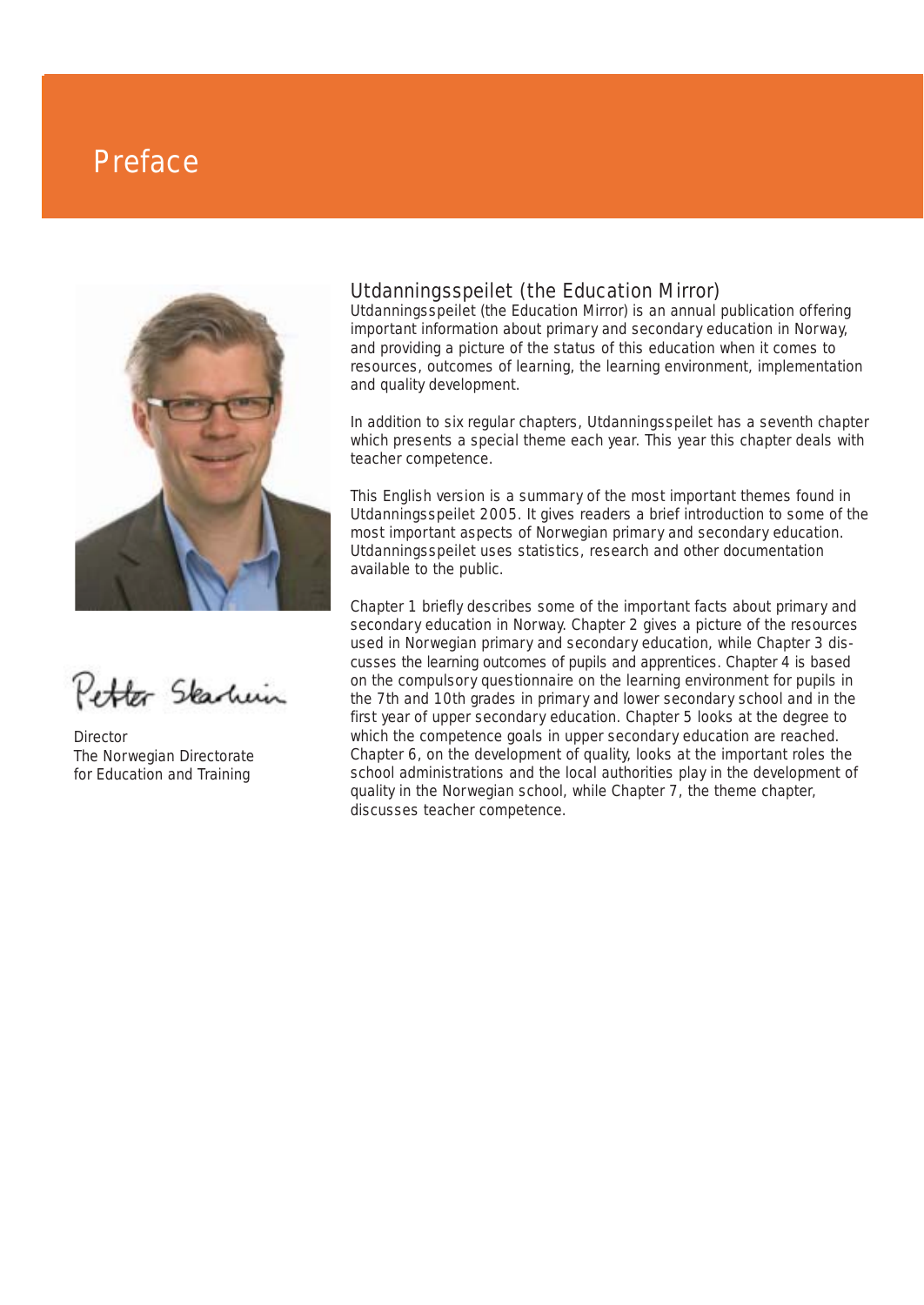#### © 2006 Utdanningsdirektoratet

1. utgave / 1.opplag

Det må ikke kopieres fra denne boka i strid med åndsverkloven og fotografiloven, eller i strid med avtaler om kopiering inngått med KOPINOR, interesseorgan for rettighetshavere til åndsverk. Kopiering i strid med lov eller avtale kan medføre erstatningsansvar og inndragning, og kan straffes med bøter eller fengsel.

#### ISBN 82-486-1062-4

Lay-out: Siste Skrik Kommunikasjon

Foto: Jannecke Sanne. Foto fra Elvebakken videregående skole i Oslo

Grafisk produksjon: Grafisk Verksted as, 1930 Aurskog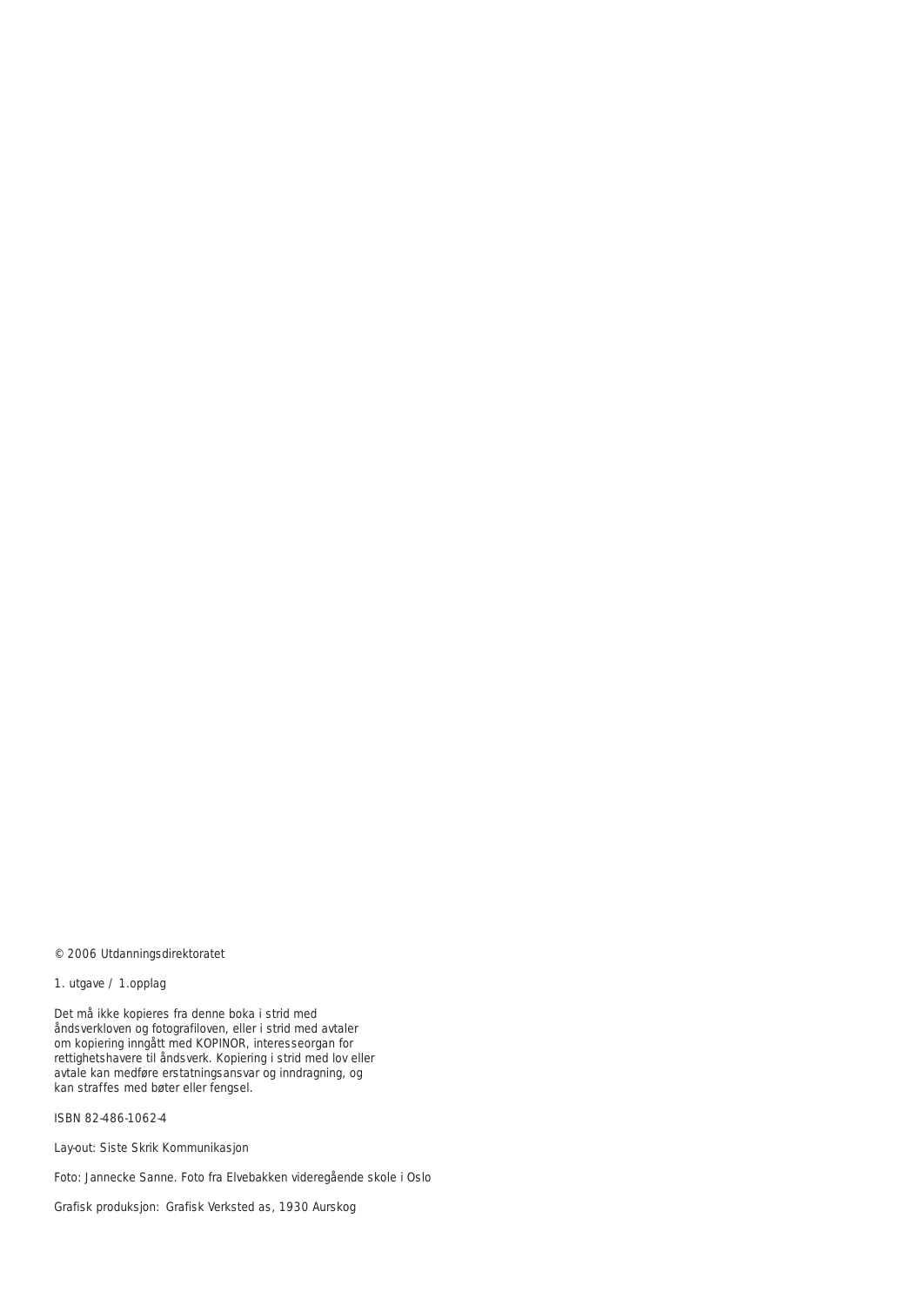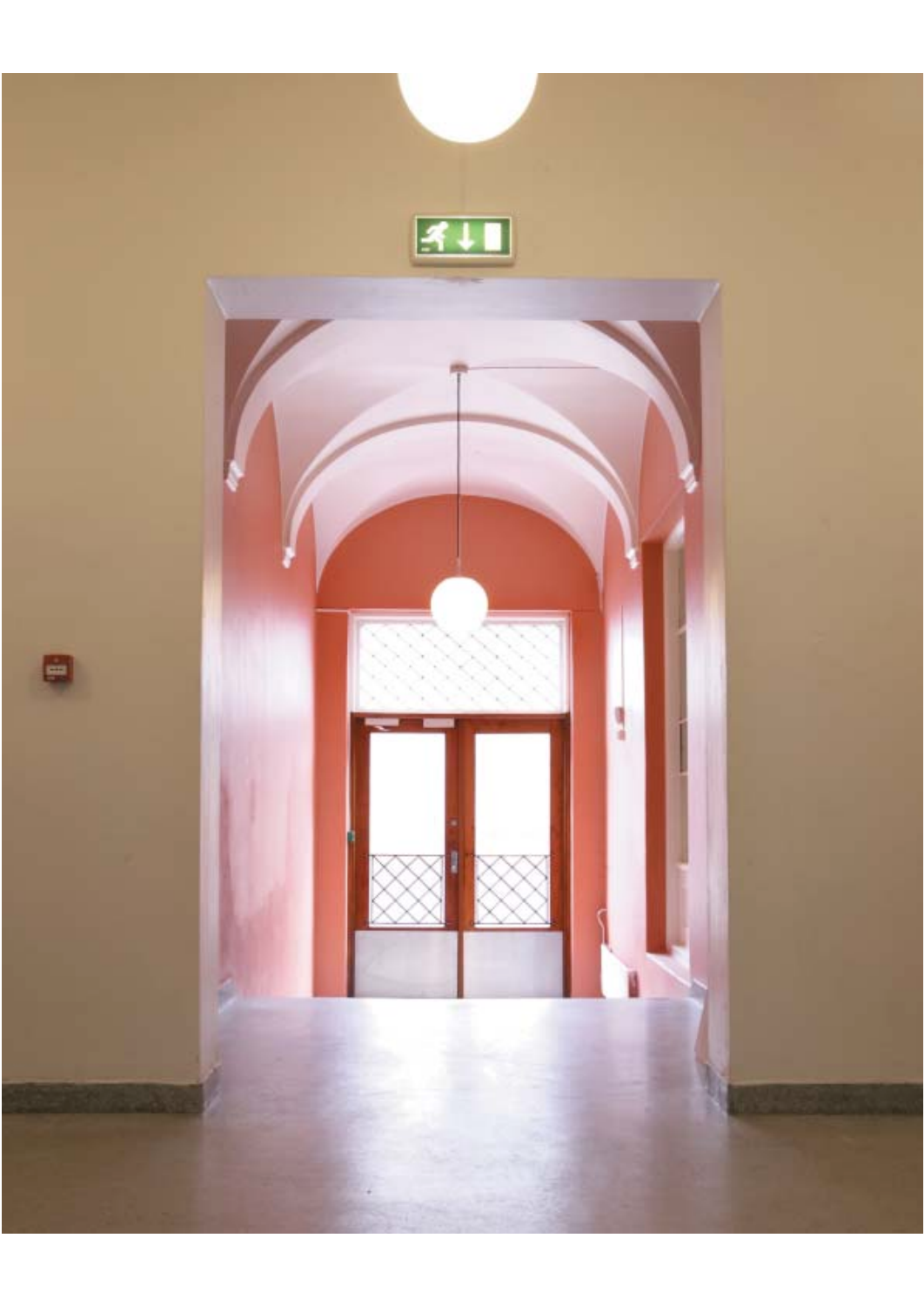# **Contents**

|  | 1 Facts about primary and secondary<br>1.1 The education level in Norway  5<br>1.2 The number og pupils and apprentices 5<br>1.3 Teachers in primary and secondary education  5 |  |  |  |
|--|---------------------------------------------------------------------------------------------------------------------------------------------------------------------------------|--|--|--|
|  | 2.3 Teacher density in compulsory school  8<br>2.4 Resources for special teaching 8                                                                                             |  |  |  |
|  | 3.1 Grades in the ten-year compulsory school  9<br>3.2 Grades in upper secondary education  10<br>3.3 Survey tests and national tests 11                                        |  |  |  |
|  | 4.3 The physical learning environment  12                                                                                                                                       |  |  |  |

| 5 Completion of upper secondary                                                           |    |
|-------------------------------------------------------------------------------------------|----|
| 5.1 The number of pupils and apprentices  14<br>5.2 Differences between vocational and    |    |
|                                                                                           | 15 |
| 6.2 The school administration's importance for                                            |    |
|                                                                                           |    |
| 7 Thematic Chapter: Teachers,<br>competence development and                               |    |
| 7.1 Formal competence - further education  18<br>7.2 Courses, seminars and other training |    |
| 7.3 Learning through day-to-day activities 18                                             |    |
|                                                                                           |    |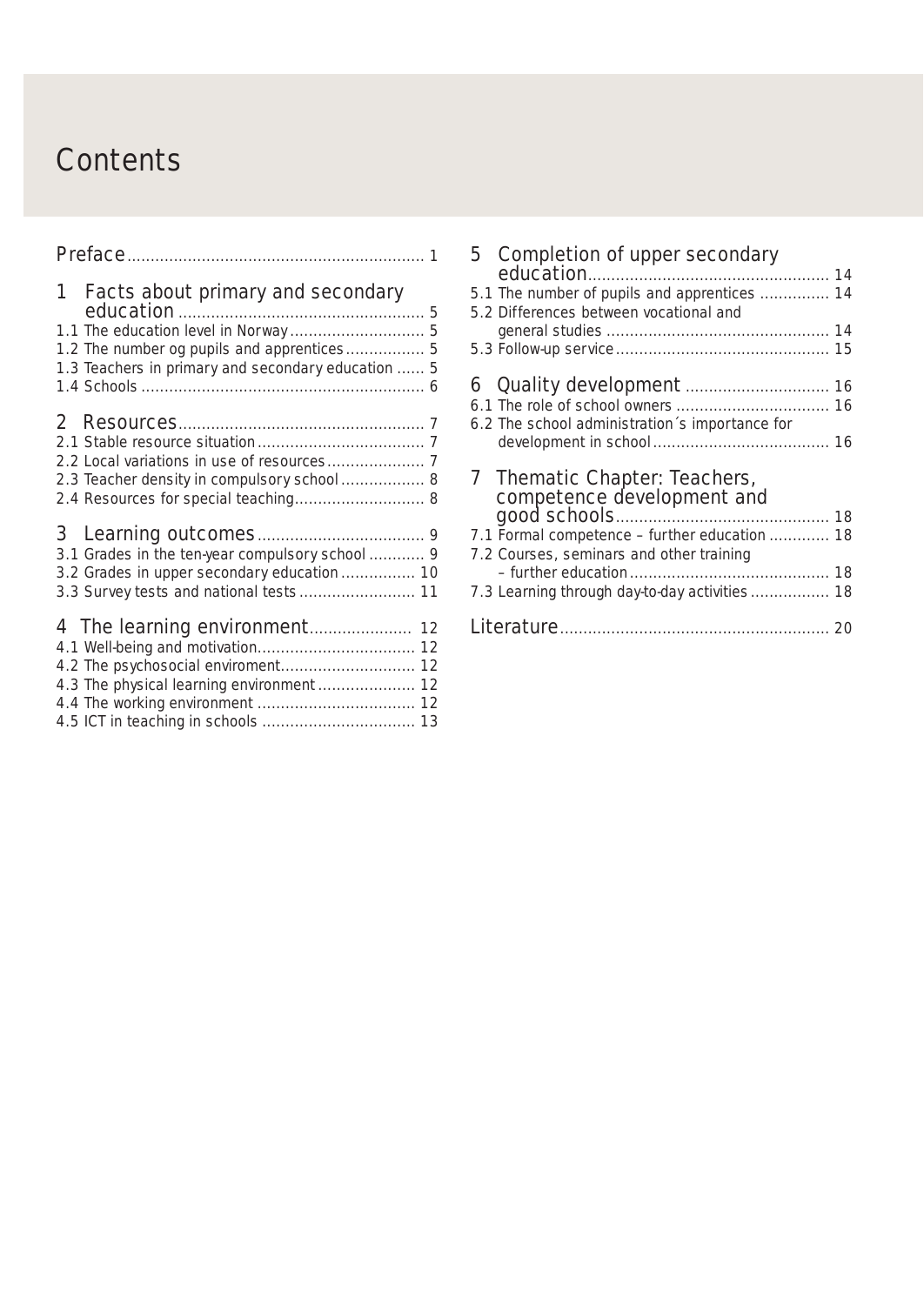## 1 Facts about primary and secondary education

#### 1.1 The education level in Norway

In 2004, 24 per cent of the Norwegian population 16 years of age or older had an education on the university or college level. This is almost twice as many as 20 years ago, and figures from Statistics Norway show that the education level in Norway continues to rise.

Since 1970, the proportion of the population with compulsory school as their highest level of education has declined steeply, while more than half now have upper secondary education as their highest level of education.

#### 1.2 The number of pupils and apprentices

In the autumn of 2005 there were 619 640 pupils in regular compulsory (grades 1–10) school. Of these, 1609 attended separate groups for special education, and 968 attended separate teaching groups for linguistic minorities.

An additional 2054 pupils were registered in the autumn of 2005 as pupils at special schools. The proportion of pupils attending special schools has been relatively constant from 1997 to 2005, sitting between 0.3 and 0.4 per cent of the pupil body. The majority of pupils receiving special tuition are given this as part of their teaching in regular compulsory school. In 2005 this applied to approximately six per cent of the pupils. The proportion of pupils with immigrant backgrounds is around seven to eight per cent of the total number of pupils in primary and secondary school.

A total of 14 450 pupils, i.e. 2.3 per cent, attended independent or private<sup>1</sup> primary and lower secondary schools in 2005.

In the autumn of 2005 a total of 10 938 adults<sup>2</sup> were taking a primary or lower secondary school education. Thirty-two per cent of these were from language minorities. The number of women and men attending primary and lower secondary education was approximately the same. In addition to the adults attending primary and lower secondary education, many refugees, asylum seekers and immigrants above the age of regular primary school education are attending classes in the Norwegian language and social studies. More than 24

000 persons were enrolled in the Norwegian language and social studies subject in the autumn of 2005. The Norwegian and social studies subject is not part of primary and lower secondary education, but around five per cent of those taking this course are also attending primary and lower secondary education.

Preliminary figures from Statistics Norway show that in the autumn of 2005 there were 213 683 pupils in upper secondary education under the Norwegian Education Act; 182 926 pupils receiving their education in school, and 30 757 apprentices training with companies. After several years with a declining number of apprentice contracts there has been an increase since the autumn of 2003.

The general and business/administration area of study for pupils in upper secondary education is the most popular course of studies. Forty-four per cent of pupils attended this area of study in 2005–2006. Other popular areas of study are health and social studies with almost 19 000 pupils (10 per cent), art and design and engineering with respectively 13 000 and 12 400 pupils (around 7 per cent each). The most popular trades for apprentices in upper secondary education are construction, engineering and electrical engineering. Each of these had over 5000 apprentices in the autumn of 2005.

A total of 16 161 pupils in upper secondary education in the autumn of 2005 had immigrant backgrounds, corresponding to around nine per cent of the pupils.

#### 1.3 Teachers in primary and secondary education

Teachers trained in the general studies subjects comprised the largest group of teachers in primary school in 2004 (64 per cent). A total of 6142 teachers, around 10 per cent, had university or college educations, while the rest were subject teachers, pre-school teachers, specialneeds teachers or had other pedagogical education. 73 per cent of the teachers in primary school in 2004 were women. A total of 4241 persons were registered as school administrators in primary school in 2004, 49 per cent of these were women.

The largest group of teachers in upper secondary educa-

<sup>1</sup> Independent primary and lower secondary schools are schools that are approved pursuant to the Act relating to Independent Schools, that receive public subsidies and that cannot operate commercial school activities. Private primary and lower secondary schools are schools that must be approved by the Ministry pursuant to section 2-12 of the Norwegian Education Act.

<sup>&</sup>lt;sup>2</sup> Pursuant to the Norwegian Education Act, adults are defined as «Persons above compulsory school age who require primary and lower secondary education». The compulsory school age is six to 16 years of age.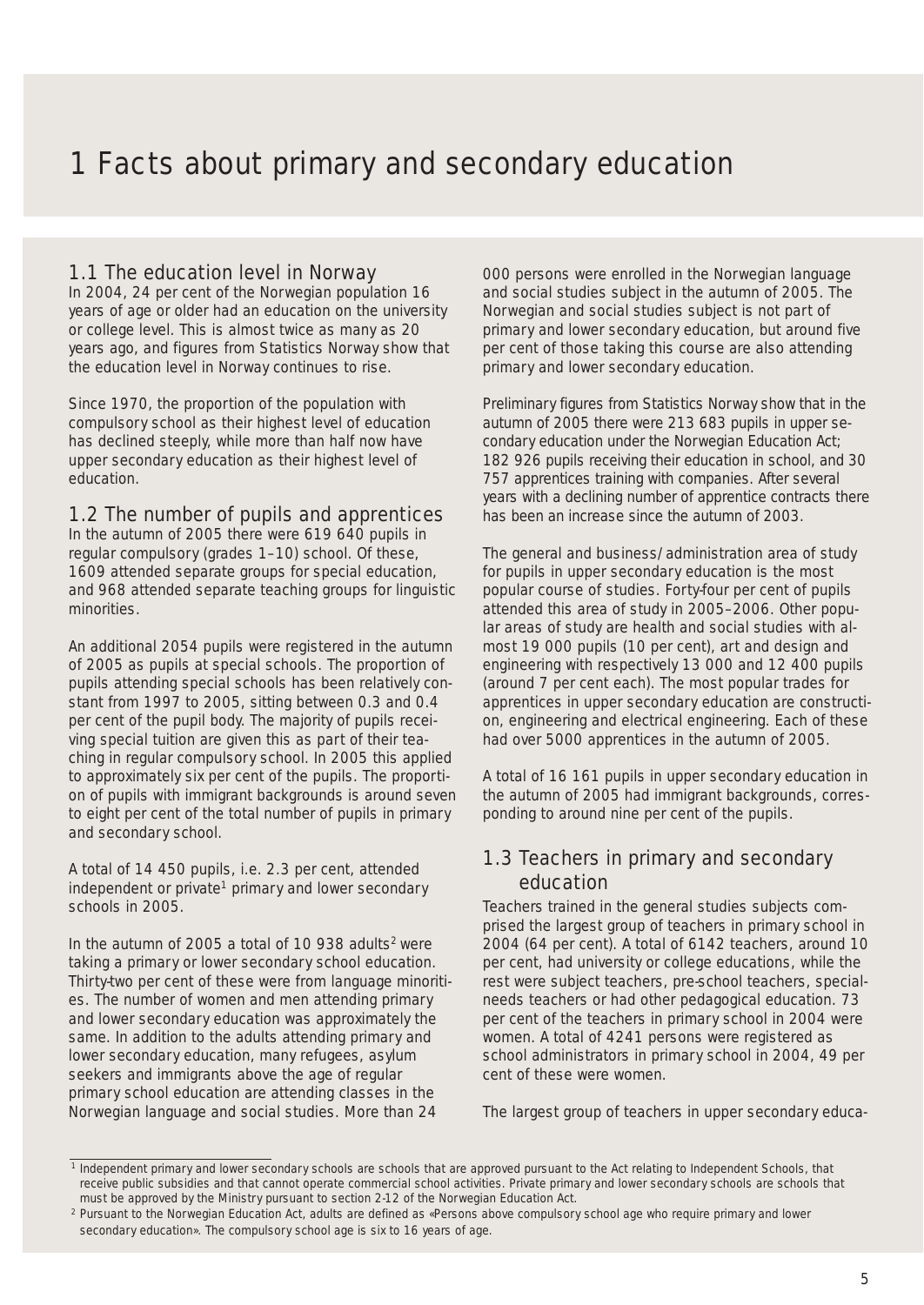tion in 2005 were teachers with lower university or college degrees (33 per cent). Eighteen per cent of the teachers had higher university or college degrees. The rest were subject teachers with pedagogical education, special-needs teachers or teachers with other pedagogical education. Forty-six per cent of the teachers in upper secondary education in 2004 were women. A total of 2433 persons were registered as school administrators in upper secondary education in 2004. Forty-three per cent of these were women.

#### 1.4 Schools

There are a total of 3162 primary and lower secondary schools in Norway. One hundred and fifty of these are independent. Norwegian schools vary in size, from only one or two pupils to more than 800 in some schools. A small school is defined as having less than 100 pupils, a medium-sized school has between 100 and 299 pupils and a large school has 300 pupils or more. Since 1997 the proportion of small schools has declined from 40 to 35 per cent of the total number of schools, while the proportion of large schools has increased by seven percentage points during the same period, today amounting to 26 per cent. Nine per cent of pupils attended small schools in 2005, while 53 per cent of the pupils attended large schools.

In the autumn of 2005, 476 upper secondary schools were registered in Norway. Eighteen per cent of these schools were independent.

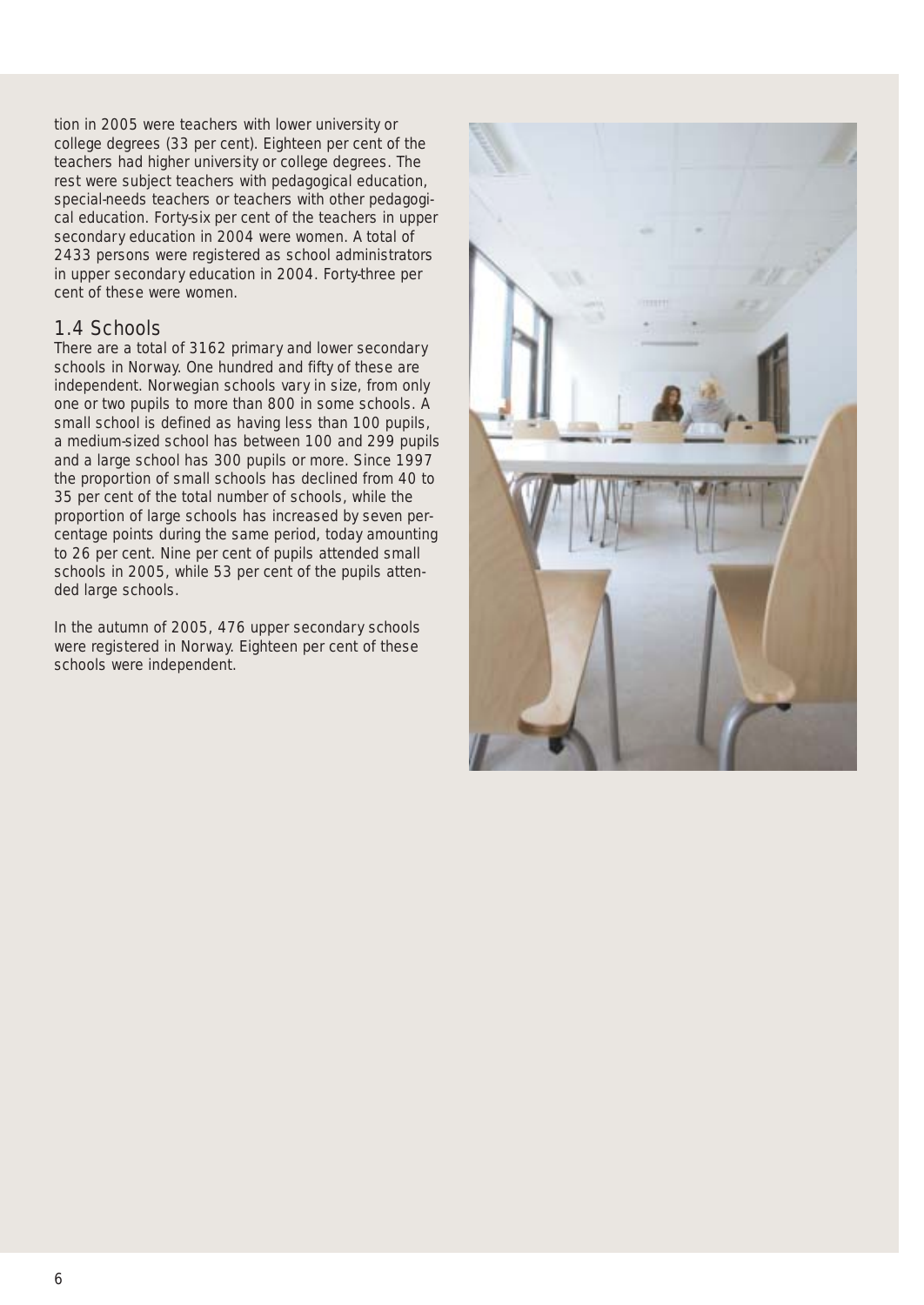### 2 Resources

#### 2.1 Stable resource situation

Statistics from the OECD (Education at a Glance 2005) show that Norway is one of the countries that spend most on schools. Adjusted for purchasing power, Norway uses 42 per cent more per pupil in primary school than the OECD average. Resource allocation in primary and secondary school in Norway is relatively stable both when it comes to total resources and resources per pupil. The changes that have taken place in recent years are generally due to the number of pupils, particularly in lower secondary school and upper secondary education.

Figures from the total public expenditures on primary and secondary education stated in percentages of the gross national product (GNP) are taken from the national accounts. The indicator shows the proportion of public expenditures in the GNP, thus giving a picture of the priority assigned to primary and secondary education by a society. A total of 5.2 per cent of the GNP for mainland Norway was allocated to primary and secondary education in 2005, approximately the same as in 2004.

Table 2.1 shows that corrected gross operating expenses per pupil in compulsory school in 2004 amounted to NOK 64 949. At the time of printing the final figures for 2005 were incomplete, thus the figures in the table are preliminary.

Expenses per pupil in general studies areas of study in upper secondary education amount to NOK 85 212 per pupil, while the amount per pupil in vocational education is NOK 107 456.

#### 2.2. Local variations in use of resources

There is significant municipal and county variation in the use of resources. This is generally due to the fact that municipalities and counties have different school structures. For example, municipalities where the inhabitants are more spread out than in urban areas often have higher expenses per pupil. Differences in the education programmes offered in upper secondary education may also explain variations in the use of resources in counties.

On assignment from the Directorate for Education and Training, SØF (the Centre for Economic Research) has analyzed the distribution of resource use between municipalities (Borge, L.E and Naper, L.R: 2006).

SØF has measured the resource allocation per pupil when it comes to gross operating expenses, the number of teaching periods and the number of man-years worked. SØF documents that relatively few local authorities deviate to any significant degree from the average. Most local authorities have corrected gross expenses<sup>3</sup> close to the average of around NOK 65 000 per pupil.

In upper secondary education SØF finds that the differences in resource allocation between the counties may be explained by the variation in the educational programmes pupils are offered, as some programmes in upper secondary education are more expensive than others. Other causes might include differences in school structure due to such things as sparse or spread out populations. Counties with large schools have lower expense levels than those with smaller schools.

#### Table 2.1: Corrected gross operating expenses in compulsory school by type of expenditure 2003–2005. Current prices.

|                                                                             | 2003   | 2004   | 2005   |
|-----------------------------------------------------------------------------|--------|--------|--------|
| Corrected gross operating expenses per pupil (expenditure type 202 and 222) | 63 469 | 64 949 | 64 691 |
| Of this wage expenses per pupil                                             | 49 119 | 49 901 | 51 042 |
| Operating expenses for fixtures and equipment per pupil                     | 588    | 623    | 660    |
| Operating expenses for teaching materials per pupil                         | 1 279  | 1 158  | 1 077  |
| Miscellaneous other operating expenses per pupil                            | 12 483 | 13 267 | 11 912 |
|                                                                             |        |        |        |

Source: KOSTRA.

<sup>&</sup>lt;sup>3</sup> Corrected gross operating expenses are used as the measurement of expenses per pupil. Corrected gross operating expenses are the expenses that are incurred from teaching pupils in the schools of the county or municipality in question. The correction means that payment for pupils in schools outside the home county or municipality is excluded.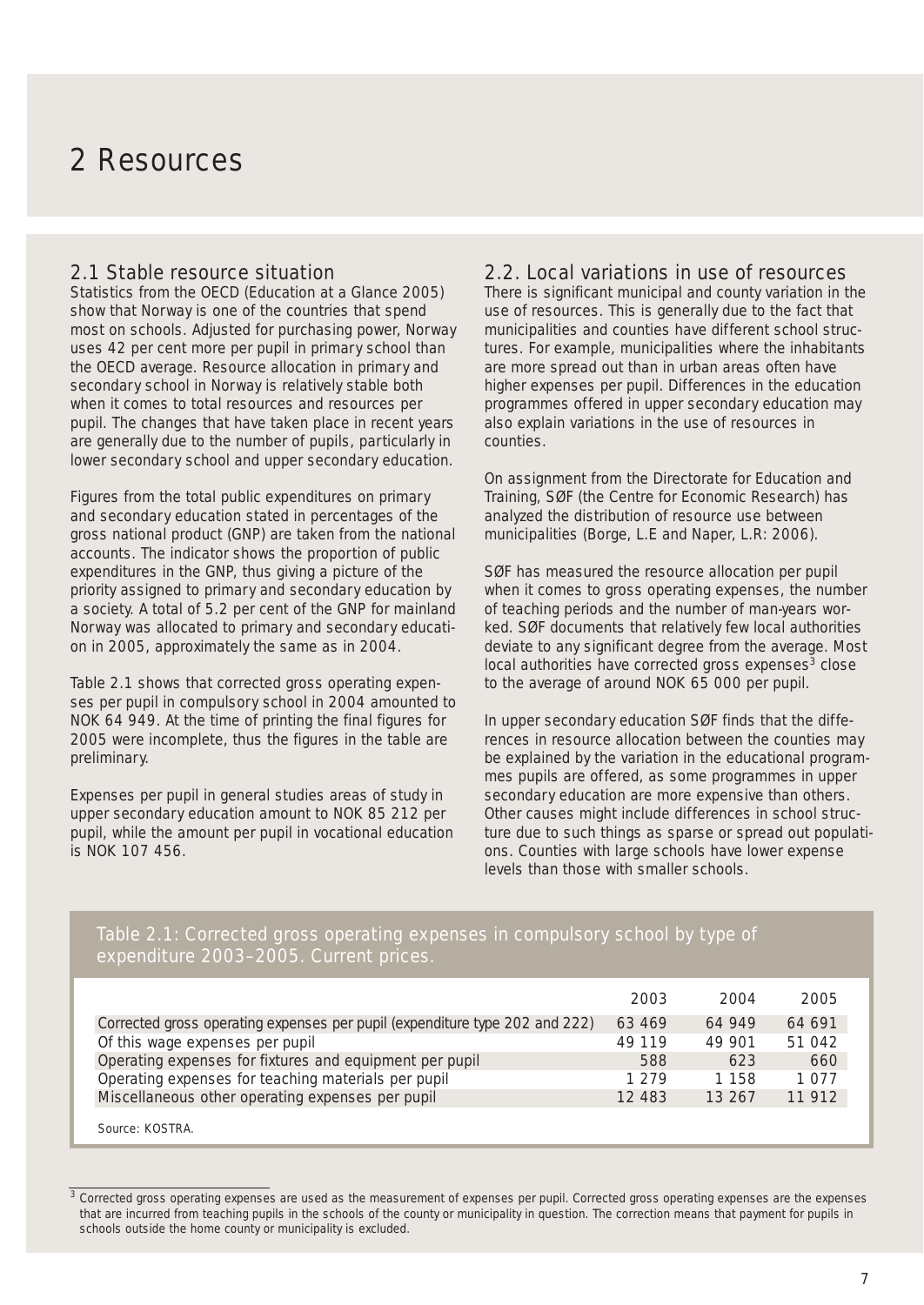### 2.3 Teacher density in compulsory school

The indicator used to measure average teacher density is based on the relation between teaching periods given to pupils and the number of periods taught by teachers (found by dividing the sum of pupil teaching periods by the number of periods teachers teach, minus teaching periods for instruction in native languages and Finnish).

The average number of pupils per teacher is 14.0, a small rise from 2004 (13.9 per cent). In recent years there has been a small increase in primary school, the intermediate level and lower secondary school<sup>4</sup>. The increase in primary school is due to an increase in the number of teaching periods, and that the requirement for two qualified educators in large classes of six-year olds has been removed. In lower secondary school in recent years there has been a small increase in the number of pupils, while the number of teaching periods has not increased correspondingly. The general reason for this is that the local authorities have been able to absorb the increased number of pupils without establishing new groups.

The Norwegian Education Act states that each pupil shall have a contact teacher with particular responsibility for practical, administrative and social educational matters concerning the pupil, including contact with the pupil's parents or guardians. In the 2005-2006 school year there were on average 15.4 pupils per contact teacher.

#### 2.4 Resources for special teaching

For a number of years Norway has aimed to reduce the number of pupils receiving special teaching pursuant to individual decisions, by improving and bolstering adapted teaching within the regular education programmes. Resources allocated to special teaching are measured by the number of individual decisions and teaching periods for pupils with another native language than Norwegian or Sami.

Table 2.2 shows that the proportion of special-education pupils has remained stable from 2002 to 2005. The proportion of pupils with special education in Norwegian has increased due to an increase in the number of pupils with immigrant backgrounds.

#### Table 2.2: The proportion of pupils with special education and with special teaching in Norwegian by percentage.

| School year                                           | 2002-<br>2003 | 2003-<br>2004 | 2004-<br>2005 | 2005-<br>2006 |
|-------------------------------------------------------|---------------|---------------|---------------|---------------|
| Proportion of pupils<br>with special                  |               |               |               |               |
| teaching                                              | 5.5           | 5.5           | 5.4           | 5,5           |
| Proportion of pupils<br>with special                  |               |               |               |               |
| teaching in Norwegian                                 | 5.5           | 5.7           | 5.8           | 6.1           |
| Source: The information system for compulsory school. |               |               |               |               |

<sup>4</sup> Primary school = grades 1 – 4, the intermediate stage = grades 5 – 7 and lower secondary school = grades 8 – 10. Starting in the autumn of 2006 the distinction between primary school and the intermediate stage has been removed.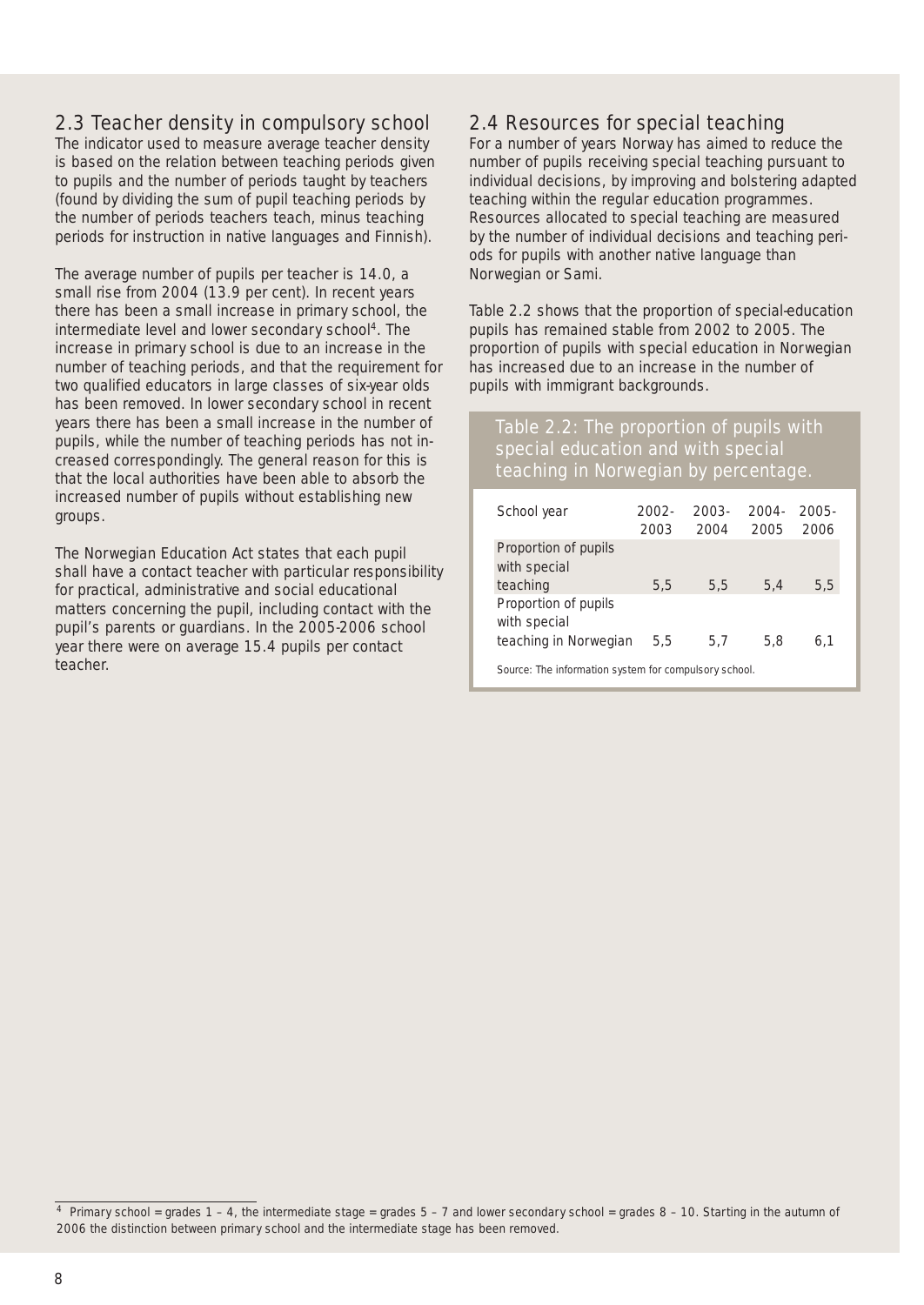## 3 Learning outcomes

Over the last five years there has been a relatively large amount of data and analyses on what pupils learn. The aim of final assessments in the form of grades is to inform society, working life and relevant education institutions about the competence the individual has attained, while tests evaluated with grades show what pupils have learned in central subject areas. This is then used to determine what might be done to help pupils master a subject better.

#### 3.1 Grades in the ten-year compulsory school

At the completion of ten years of primary and lower secondary school overall achievement grades are given in 11 subjects. Furthermore, all pupils in lower secondary school must sit for a written and an oral final examination. Pupils are assessed on a scale from 1 to 6, where 6 is the best grade.

Table 3.1 shows little change in pupil grades from 2002 to 2005. Analyses of final examination grades compared to overall achievement grades show a close relation between the overall achievement grades and the final examination grades. For the subjects English, Norwegian (first-choice language) and mathematics, between 40 and 60 per cent of the pupils receive the same grade.

There are clear differences between the grades boys and girls attain. Girls do better than boys in all subjects but physical education. This also applies to final examinations.

The parents' education level is the variable that explains most of the differences between pupils' grades. This is illustrated in Figure 3.1, which shows how the parents' education levels impact differences in the pupils' compulsory school points. Compulsory school points are calculated as the total of pupil grades in 11 subjects.



#### Table 3.1 Average overall achievement grades for pupils leaving compulsory school 2002 – 2005.

| Subject                                                                          | 2002 | 2003 | 2004 | 2005 |
|----------------------------------------------------------------------------------|------|------|------|------|
| Norwegian and first language, written                                            | 3,8  | 3,8  | 3,8  | 3,9  |
| Norwegian first and second choice language and first and second language, spoken | 4,0  | 4,0  | 4,0  | 4,1  |
| Norwegian second choice language and second language, written                    | 3,6  | 3,6  | 3,7  | 3,7  |
| English spoken                                                                   | 4,0  | 4,0  | 4,0  | 4,0  |
| English written                                                                  | 3,7  | 3,7  | 3,7  | 3,8  |
| <b>Mathematics</b>                                                               | 3,4  | 3,5  | 3,4  | 3,5  |
| Christianity, religion and ethics                                                | 3.9  | 4,0  | 4,0  | 4,0  |
| Natural and environmental science                                                | 3,9  | 3,9  | 3,9  | 3,9  |
| Social studies                                                                   | 4,0  | 4,0  | 4,0  | 4,1  |
| Physical education                                                               | 4,3  | 4,3  | 4,4  | 4,4  |
| <b>Music</b>                                                                     | 4,1  | 4,2  | 4,2  | 4,2  |
| Home economics                                                                   | 4,3  | 4,3  | 4,3  | 4,4  |
| Arts and crafts                                                                  | 4,2  | 4,2  | 4,2  | 4,2  |

Source: The Directorate for Education and Training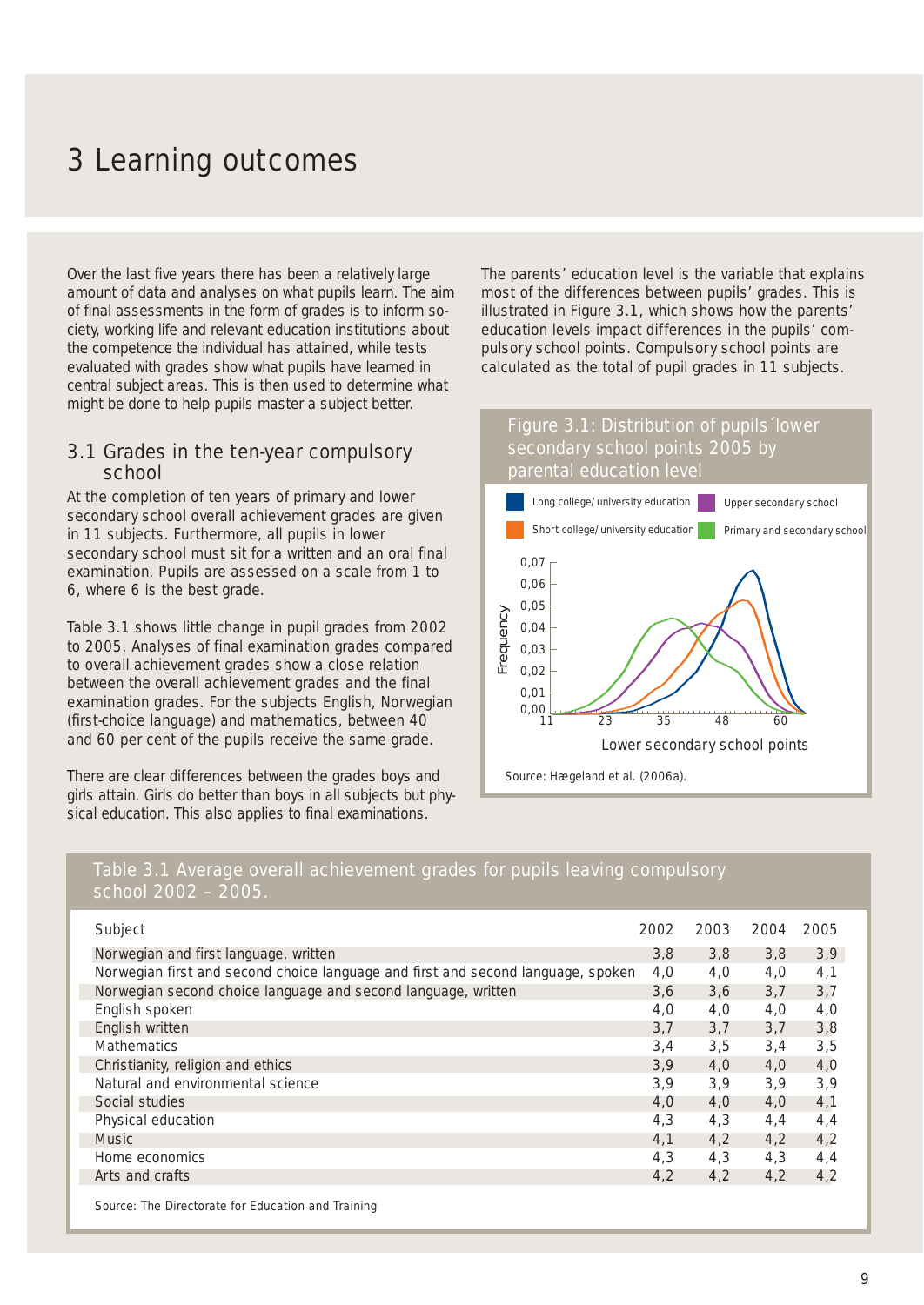There are also differences between Norwegian pupils and pupils with immigrant backgrounds. Pupils with Norwegian backgrounds attain more primary and secondary school points than pupils with immigrant backgrounds. There are also differences between first- and second-generation immigrants<sup>5</sup>, see figure 3.2.

Figure 3.2: Distribution of pupils´ lower secondary school points 2005 by background: Norwegian or first- or secondary generation immigrants



#### 3.2 Grades in upper secondary education

Pupils in upper secondary education receive overall assessment grades on completing each school year, and examination grades if selected for examinations. The assessment scale is from 0 to 6, with 6 as the best grade. Grade 2 or better is a passing grade.

*Utdanningsspeilet* presents statistics on the national level in some central subjects in upper secondary education.

Table 3.2 shows average grades in some selected vocational subjects in the spring of 2004 and 2005, and shows large grade differences between the various subjects. The grade level in media subjects is higher than in the other subjects. These are popular subjects with high admission requirements.

The relation between pupils' grades and their social background is more tenuous in upper secondary school than in lower secondary school, in part because pupils with different backgrounds choose different areas of study and subjects in upper secondary education. Gender differences in achievement are also less pronounced than in compulsory school.

There is a significant relation between the pupils' grades in the tenth grade in lower secondary school and their choice of area of study in upper secondary school. Boys and girls who received the same grades in lower secondary school show no grade differences in foundation courses in upper secondary education.

#### Table 3.2 Average grades for overall assessment grades in selected foundation courses in vocational subjects 2004-2005. Total, girls and boys.

| Foundation course subject        |       |      | Overall assessment grade |      |      |      |
|----------------------------------|-------|------|--------------------------|------|------|------|
|                                  | Total |      | Girls                    |      | Boys |      |
|                                  | 2004  | 2005 | 2004                     | 2005 | 2004 | 2005 |
| English                          | 3,4   | 3,4  | 3,6                      | 3,5  | 3,3  | 3,3  |
| Mathematics 1M                   | 3,2   | 3,1  | 3,2                      | 3,2  | 3,2  | 3,1  |
| Written Norwegian                | 3,5   | 3,4  | 3,7                      | 3,7  | 3,3  | 3,2  |
| Electrical engineering           | 3,4   | 3,2  | 3,7                      | 3,4  | 3,4  | 3,3  |
| Electronics                      | 3,3   | 3,2  | 3,6                      | 3,2  | 3,3  | 3,2  |
| Health subjects                  | 3,6   | 3,6  | 3,6                      | 3,7  | 3,1  | 3,1  |
| Social subjects                  | 3,6   | 3,6  | 3,7                      | 3,7  | 3,1  | 3,1  |
| Product and preservation studies | 3,7   | 3,6  | 3,8                      | 3,8  | 3,5  | 3,4  |
| Food and nutrition               | 3,3   | 3,3  | 3,5                      | 3,5  | 3,1  | 3,1  |
| Media design                     | 4,3   | 4,3  | 4,6                      | 4,4  | 4,1  | 4,1  |
| Media production                 | 4,4   | 4,3  | 4,5                      | 4,4  | 4,3  | 4,2  |
| Wood constructions               | 3,7   | 3,7  | 3,7                      | 3,5  | 3,7  | 3,7  |
| Bricklaying, stone, concrete     | 3,8   | 3,7  | 4,0                      | 3,6  | 3,7  | 3,7  |
| Assembly and repair              | 3,4   | 3,4  | 3,4                      | 3,4  | 3,4  | 3,4  |
| Source: Hægeland et al. (2006).  |       |      |                          |      |      |      |

<sup>5</sup> The definition of a first-generation immigrant is a person born abroad of two foreign-national parents, while a second-generation immigrant is defined as a person born in Norway of two foreign-national parents.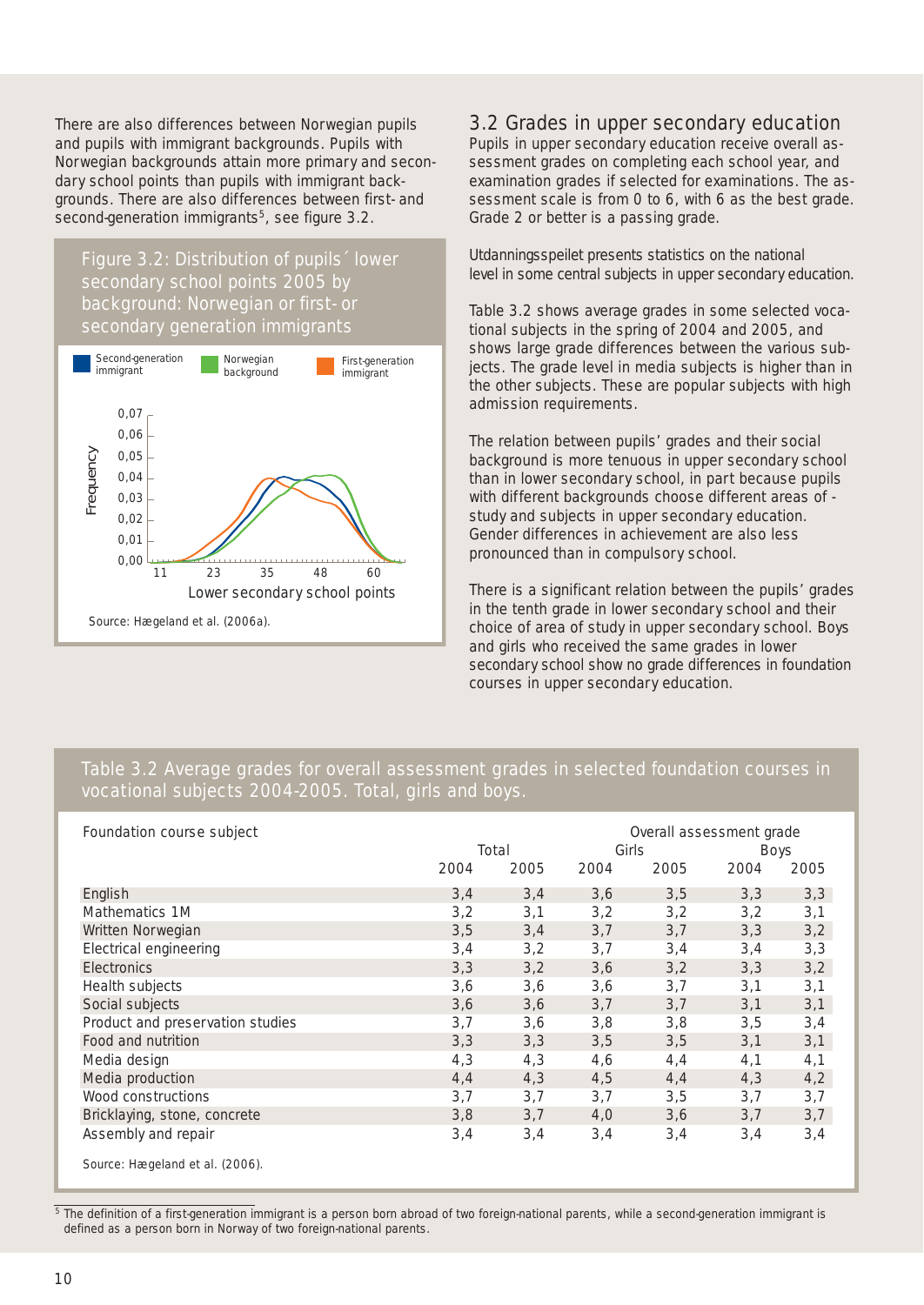When sitting for vocational examinations pupils may achieve the grades «passed with excellence», «passed» or «failed». More than 92 per cent of those sitting for a craftsman's or journeyman's examination in 2005 passed. An equal proportion of girls and boys passed.

#### 3.3 Survey tests and national tests

From 2000 to 2004 compulsory testing has been undertaken of reading skills in the second grade in primary school. These tests were developed to help identify pupils needing extra follow-up to get a good start in their reading development. The results of these studies have shown a positive development. The proportion of pupils who score 100 per cent has increased substantially, while the proportion of pupils on or below the borderline for concern has been reduced.

National tests were carried out in the fourth and tenth grades in 2004 and the fourth, seventh and tenth grades in compulsory school and the foundation course in upper secondary school in 2005. No grades were given for the national tests, but feedback was provided on the mastery of various skills, such as the ability to resolve problems and the use of symbols in mathematics. Results from the national tests have been published on the website www.skoleporten.no. In *Utdanningsspeilet* aggregate results from the same tests are discussed in relation to gender, immigrant backgrounds and parents' education levels. The results from the national tests in 2004 and 2005 show the same picture as other statistics of pupil grades. Girls score higher than boys on all tests, pupils with parents with high education score better than others, and pupils who are first-generation or second-generation immigrants score lower than the average.

In the autumn of 2007 national tests in mathematics and reading in the Norwegian and English languages will be given to the fifth and eighth grades.

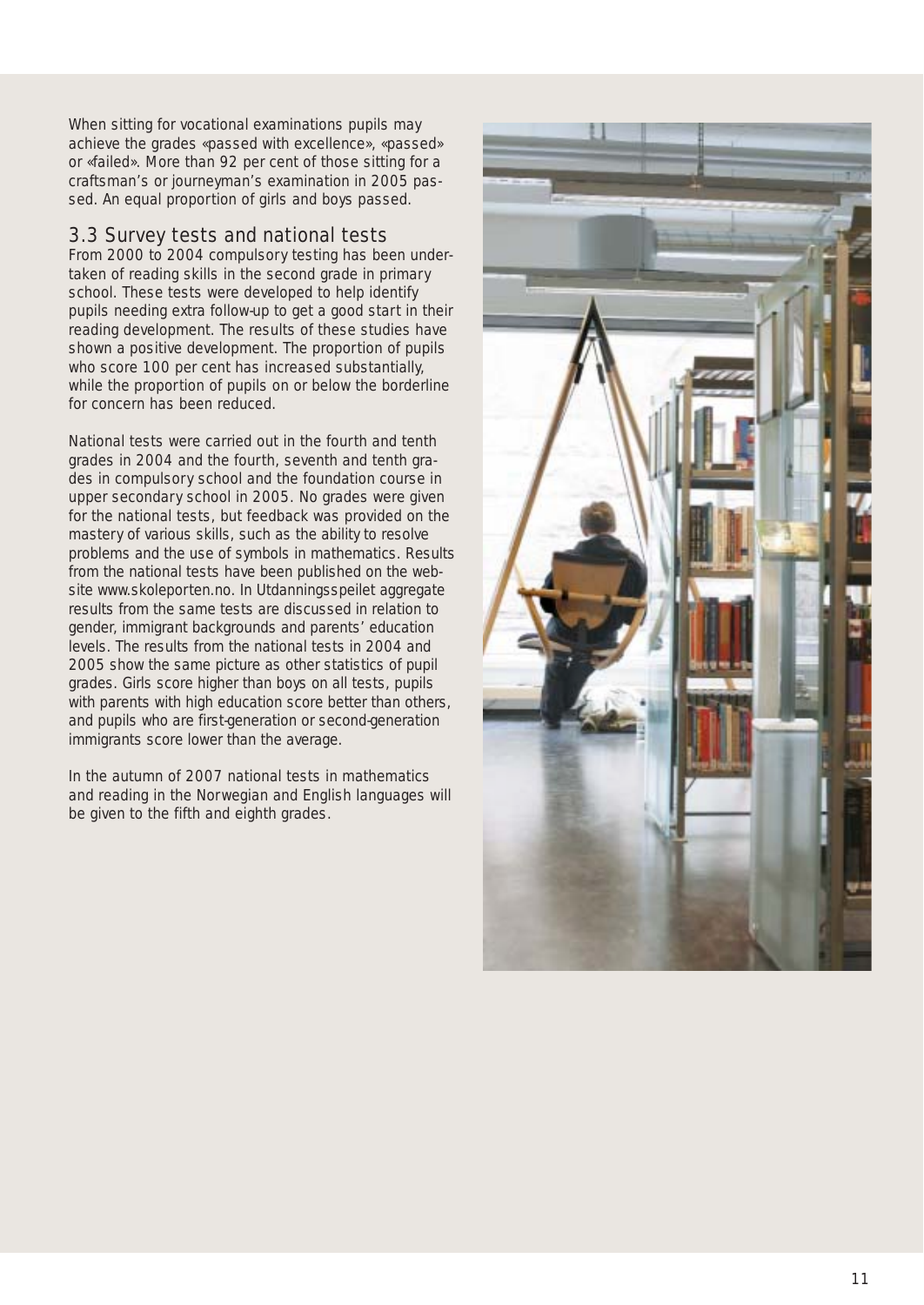# 4 The learning environment

Chapter 4 in general is based on results from the questionnaire called *Elevinspektørene* (Pupil Inspectors) from 20056. This is a compulsory internet-based questionnaire about the learning environment for pupils in seventh and tenth grades in primary and lower secondary school and in the foundation course in upper secondary school. The questionnaire may also be given to pupils in the other grades.

#### 4.1 Well-being and motivation

The study shows that most Norwegian pupils enjoy attending school. More than 70 per cent enjoy being at school with their co-pupils and during breaks. Most pupils also feel socially included. However, there is also a small group of pupils who have no friends at school. Pupils who are bullied and the pupils with the poorest grades are over-represented in this group.

Motivation is a requirement for learning.

*Elevinspektørene* shows that more than half the pupils state that they are interested in learning in many subjects. The study nevertheless does not give any indication as to how strong this motivation is. Motivation is an important factor for a pupil's satisfaction in a subject. The study shows that the pupils' social well-being is higher than subject satisfaction. It appears that the higher in the school system pupils rise, the weaker subject satisfaction becomes.

Pupils in the Norwegian schools feel that they have little influence on the activities in their subjects. The study shows that half feel they have no opportunity to influence their work plans in any subject.

#### 4.2 The psychosocial environment

Chapter 9a of the Education Act lays down that all pupils have the right not to be subjected to offensive or insulting words or acts, such as bullying, discrimination, violence or racism. In 2002–2004 there was particular focus on combating bullying in school through the *Manifest mot mobbing* campaign (Manifesto against bullying). During the campaign period all schools were invited to participate in programmes against bullying. Evaluations of anti-bullying programmes initiated during the period show that bullying of Norwegian pupils was reduced during the 2002 to 2004 period. The findings of *Elevinspektørene* in 2005 correspond well to the results of these evaluations. In *Elevinspektørene*, 4.2 per cent of the pupils state that they are bullied once or several times a week.

Even if most pupils function well socially and academically in school, a small proportion of the pupils display problem behaviour. An overview of programmes for pupils in lower secondary school who do not like school and/or have problematic behaviour shows what measures have been initiated for these pupils. The report reveals that approximately 2400 pupils come under special programmes based on their lack of well-being, lack of motivation and/or aggressive behaviour. Such programmes may be given internally in a lower secondary school, may be externally given (administered by a lower secondary school but located elsewhere), or may be independently administered and given outside the school. More than half of the pupils offered such programmes in the autumn of 2005 were given these as part-time programmes. The majority of the pupils were boys (73 per cent). The programme normally consists of a combination of teaching in the regular group, but some combine teaching with visits in working life. Normally the pupil and his/her parents apply for admission to such groups. It is also quite common that several agencies join in applying for such programmes, for example pupils and their parents/guardians, the head of school and the pedagogicalpsychological service, child welfare services and so on.

#### 4.3 The physical learning environment

Section 9a-2 of the Norwegian Education Act states that schools must be planned, constructed, facilitated and operated with pupil safety, health, well-being and learning in mind. In *Elevinspektørene* pupils assess various aspects of the physical learning environment, such as school rooms, teaching material, toilets and showers, air quality, cleaning and outdoors areas/facilities. Pupil responses to these questions vary according to what the question is asking about. Two aspects stand out where pupils are not satisfied, sanitary conditions (showers and toilets) and the quality of the air (ventilation).

#### 4.4 The working environment

Both national and international studies have shown that there is little peace and quiet in the Norwegian classrooms. The results of *Elevinspektørene 2005* confirm this alarming tendency. More than 80 per cent of the pupils who responded state that pupils often or occasionally do not listen when the teacher speaks. Around 70 per cent of the pupils report that there often or occasionally is a distressing amount of noise or unrest during lessons. A large majority of the pupils report that the lack

<sup>6</sup> *Elevinspektørene* (the Pupil Inspectors) changed its name to *Elevundersøkelsen* (The Pupil Study) on 1 January 2006.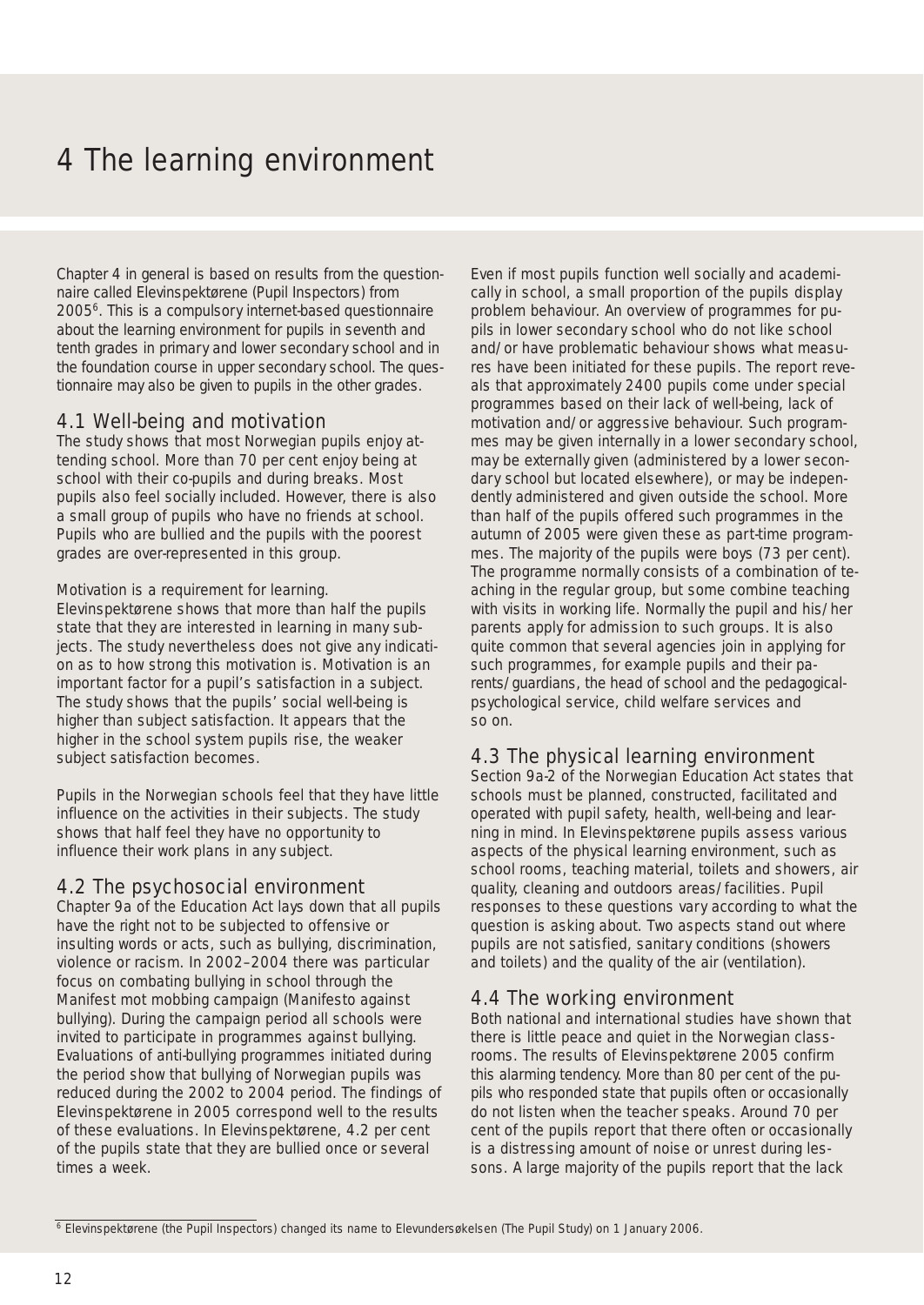of quiet and discipline is so large as to make it bothersome. In spite of this feedback, pupils nevertheless enjoy school and give a generally good assessment of their school.

### 4.5 ICT in teaching in schools

Since the middle of the 1990s there has been a continuous focus on ICT in the Norwegian school. It is a political objective to increase the digital competence of pupils and teachers. The new syllabus from August 2006 makes the use of digital tools part of all subjects for all grades.

A study of Norwegian schools reveals that computers are not used that much in Norwegian schools and that ICT is not used that much in learning. Around 70 per cent of pupils in the seventh and ninth grades use a computer less than one hour per week. Hence much remains to be done before digital competence is an integral part of the day-today activities in school for everyone.

Results from *Elevundersøkelsen* 2005 suggest that the use of ICT varies from one subject to the next. Around 30 per cent of the pupils in lower secondary school and upper secondary education state that they use ICT in many or most subjects.

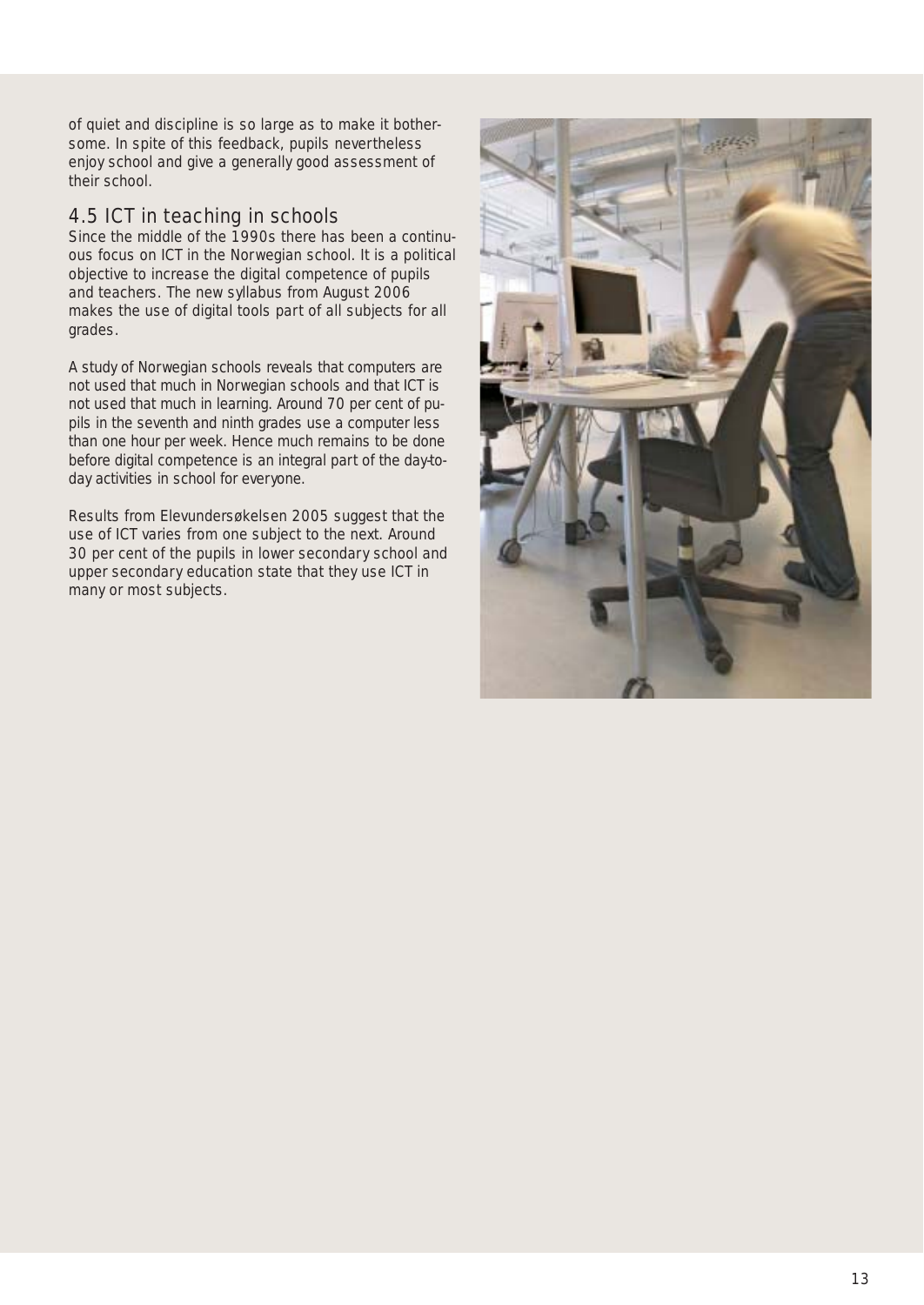# 5 Completion of upper secondary education

#### 5.1 The number of pupils and apprentices

In the autumn of 2005 more than 213 000 pupils were taking upper secondary education. This figure includes pupils who receive their teaching in schools and apprentices in companies.

In 2005 there were approximately 77 000 applicants to the foundation course in upper secondary education. Forty-eight per cent of the applicants were girls. Of the total number of applicants to foundation courses, most applied for the general and business/administrative area of study; approximately 22 500 applicants. The proportion of girls applying for this area of study was 54 per cent. More boys than girls applied for vocational lines of study, and only 28 per cent of persons applying for an apprenticeship with a company were girls. The highest number of applicants was for mechanical/engineering subjects, and here the proportion of girls was four per cent.

The aim is that the highest number of pupils possible should complete upper secondary education. The normal progression in upper secondary education is three years in general studies areas or four years in vocational programmes for those who follow the main model (two years in school and two years with a company).

The proportion of pupils who complete upper secondary education increased substantially after Reform 94, which, for example, streamlined the structure of upper secondary education. Studies of the classes that started upper secondary education in 1997, 1998 and 1999<sup>7</sup>showed that around 70 per cent of the pupils completed their studies in five years, and around 24 per cent had dropped out. The remaining pupils were still in upper secondary education five years after starting.

#### 5.2 Differences between vocational and general studies

There are significant differences between vocational and general studies areas when it comes to the degree of completion (see Figure 5.1). Around 75 per cent of pupils in general studies areas completed their studies within the stipulated time, while this only applied to approximately 40 per cent of pupils in vocational areas of study. Around 35 per cent of pupils starting vocational programmes quit without attaining complete vocational competence. Only around 14 per cent of those who started in general studies areas dropped out without completing.

Studies show that the parents' education levels influence whether pupils complete secondary education. Thus pupils with parents who have higher education attain better grades. Pupils with poor grades from a foundation course and the second year of upper secondary education (advanced course I) need more time to complete their studies and fewer complete their studies than pupils with good grades.

Boys with non-Western backgrounds have poorer grades and less progress than other pupils. The education levels of parents can also here help to explain these performances. It is also clear that these boys find it more difficult than other boys to obtain an apprenticeship, even when comparing pupils with the same grades.

Figure 5.1: Status five years after start of school for pupils in general studies and vocational programmes for the classes of 1997, 1998 and 1999.



<sup>7</sup> Statistics Norway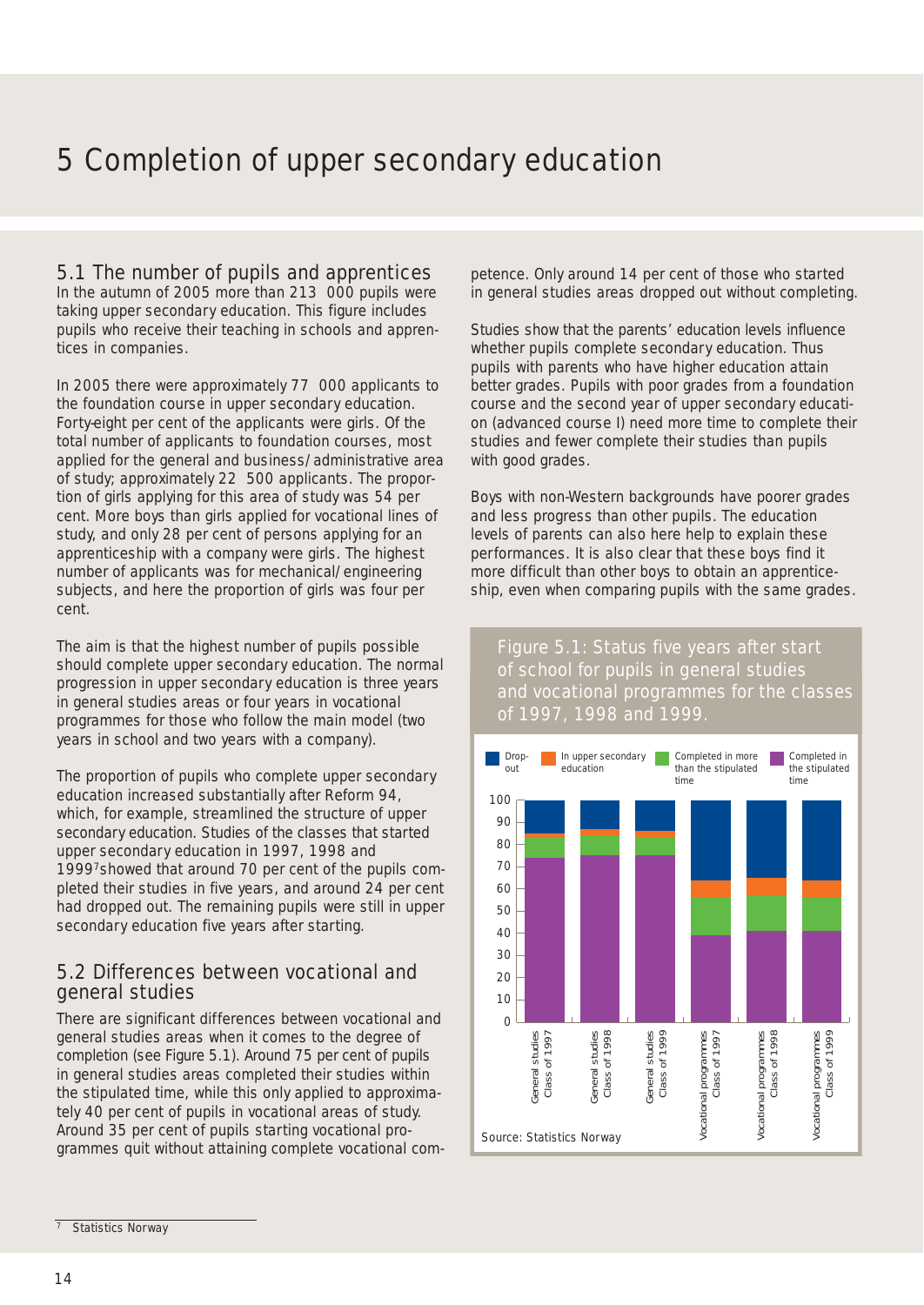Recent studies nevertheless show that progress for pupils with non-Western backgrounds has improved from 1994 to the beginning of the 2000s.

#### 5.3 Follow-up service

When Reform 94 was introduced, the overriding aim was to improve the completion rate in upper secondary education. All young persons between 16 and 19 years of age were given the right to an upper secondary education on introduction of the reform. Additionally, the Followup Service (Norwegian acronym OT) was established in connection with the reform. OT maintains an overview of and keeps in contact with young persons entitled to upper secondary education, providing them as far as possible with a programme leading to formal competence.

The principal challenge for OT is to obtain an overview of who needs the service, and to establish additional measures for the target group. The availability of programmes and alternative places for teaching and training is limited, and it has also been documented that cooperation between various agencies such as the pedagogicalpsychological service, school, employment service and others should be strengthened.

In 2005–2006, a total of 45 214 young persons were registered by OT. This is an increase from the previous year, which might be explained by the larger number of young persons in the particular year. The number of registered young persons varies from one county to the next, from 42 percent in one county to around seven per cent in another.

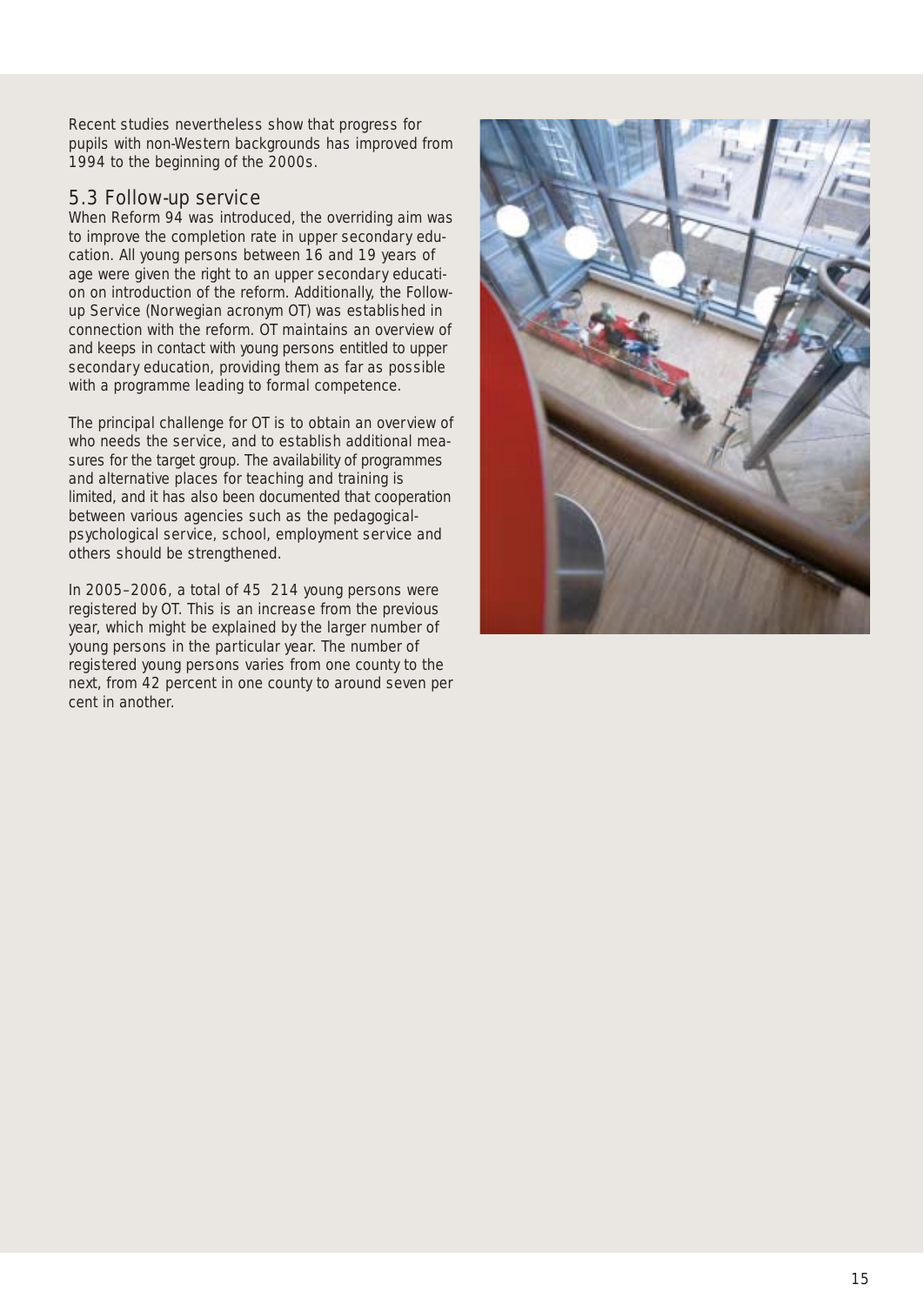# 6 Quality development

After the millennium major international comparative studies have dominated the Norwegian debate on quality in education. The recommendation from the Søgnen committee, NOU 2002:10 *Førsteklasses fra første klasse* (First-class from the first grade) defines three types of quality in education for children and young persons: structural quality, process quality and result quality, where structural quality defines the external framework of the education, process quality is the measure for the internal processes in school, and result quality explains the competence attained by the pupils. Result quality thus comprises the total effect of learning.

National and international research has paid special attention to the role of school owners and the school administration as key factors for the three quality areas. Report to Parliament no. 30 (2003–2004) *Kultur for læring* (Culture for learning), which formed the basis for the reform *Kunnskapsløftet* (Knowledge Promotion – to be introduced from August 2006), emphasized local freedom and local responsibility for developing quality in school.

#### 6.1 The role of school owners

It has been claimed that the school owners have been reluctant to get involved in development activities in school. Special focus has been given to how the political level in the municipalities has paid little attention to the organization and content of school. Recent research indicates that this is changing. Increased emphasis on local freedom and local responsibility has led school owners to initiate new measures to contribute to organizational and content development in schools. It has also been documented that the school owner's follow-up of schools greatly impacts the development of schools.

When working with quality development, school owners focus on competence development and managerial development. Special attention has apparently been paid to human resources management, educational management and teaching, while less attention has been given to financial planning and control (Dahl 2004).

A study conducted by the University of Oslo (Møller et al. 2006) – *Skolelederundersøkelsen 2005* (The School Administrator Study 2005) – has examined how heads of schools perceive the school owners' control and management. The study shows that it has become more common that heads of school have administrator agree-

ments with the school owner. From 2001 there has been an increase of 11 per cent in those who have signed an administrator agreement. A majority of those asked responded that the administrator agreements include finances, budgetary responsibility and academic goals for the schools. Most administrator agreements were in primary school and lower secondary school (around 50 per cent), while there were slightly fewer in upper secondary education (39 per cent). The study confirms previous findings showing a positive development in school owner involvement in the development of schools.

#### 6.2 The school administration's importance for development in school

It has been claimed that the school administration is the guarantor for good institutions of learning. This idea is supported by national and international research. Report to Parliament no. 30 (2003–2004) *Kultur for læring* (Culture for learning) points out three factors that appear to be impediments to development in schools, and all three concern the administration: organization forms that do not adequately facilitate for learning and development, the absence of tradition for learning through the day-to-day work and lenient administrators.

Increased local responsibility for school development has given school administrations new requirements to deal with when it comes to human resources management and organization and new ways of working. A development measure such as colleague mentors has been tested at many schools. The study undertaken by Møller et al. *(Skolelederundersøkelsen 2005)* shows that more than half of the heads of school in the study confirm that colleague mentoring has been implemented in the school. This is particularly common in primary school (68 per cent confirm this). The study does not provide any grounds to believe that heads of school play a central role when it comes to following up the practices of teachers through classroom observations. There have nevertheless been clear developments after 2001 relating to follow-up of recently hired teachers. A majority of schools in the study have established such procedures. This positive development does not appear to apply to follow-up of teachers who function less than adequately.

Coordination between teachers teaching the same subject is good. More than half of the heads of school in the study respond that teachers cooperate on planning in

<sup>&</sup>lt;sup>8</sup> Local authorities own the public primary and secondary schools, while the county authorities are the school owners in upper secondary education (public schools)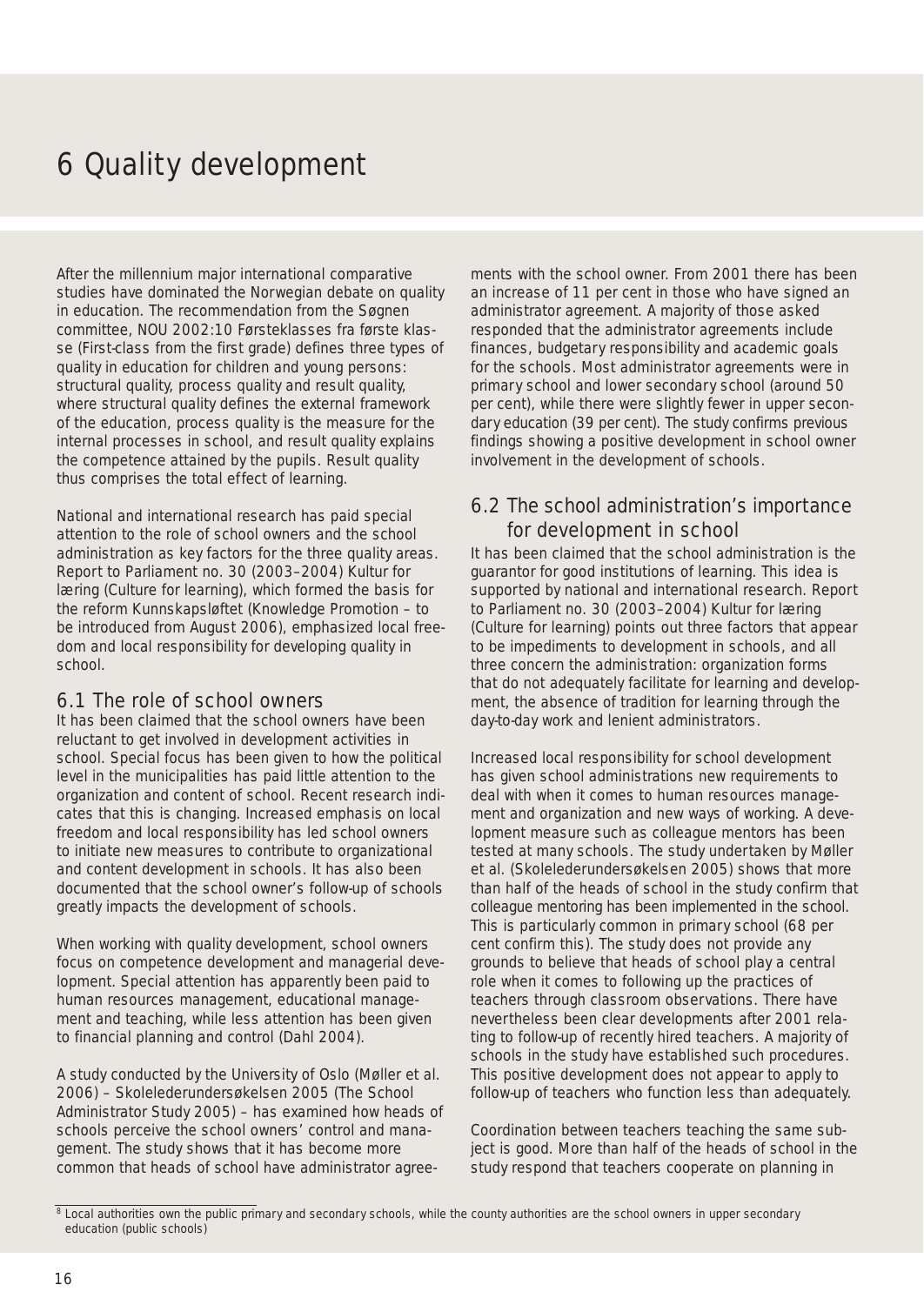subjects, assessment criteria, tests and mock exams, teaching material and instruction methods. When it comes to what they cooperate most on, this varies from one grade to the next. In lower secondary school and in upper secondary education, tests and mock exams are the most common cooperation areas, while teaching plans, teaching materials and methodologies are cooperation areas in primary school.

Cooperation between schools has also increased. The study *Skolelederundersøkelsen* 2005 finds that more than 60 per cent of heads of school respond that they facilitate for visits to other schools. This suggests that there is interest in exchanging experiences and building networks, even if the study does not ascertain how binding this cooperation is.

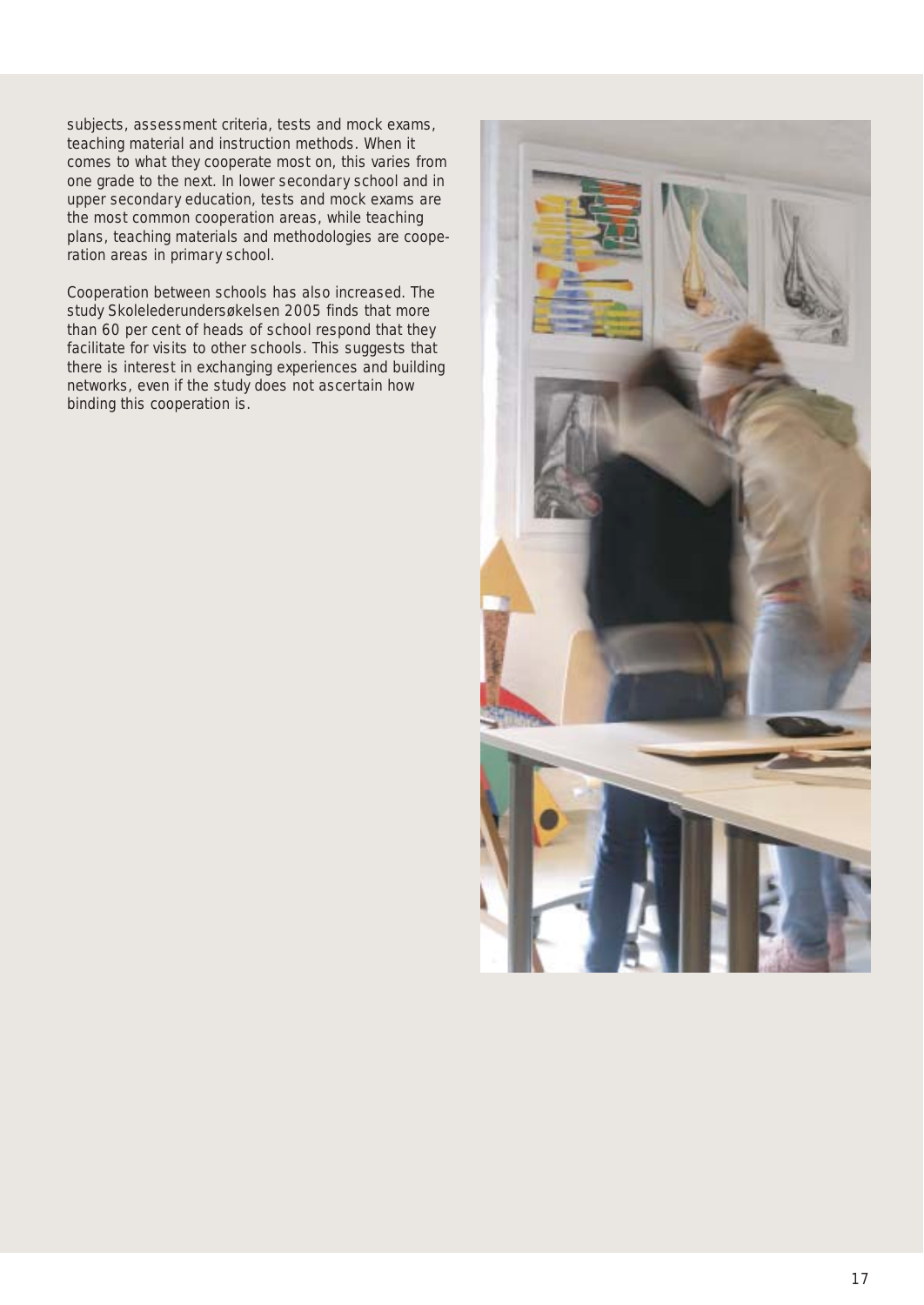### 7 Thematic Chapter: Teachers, competence development and good schools

Written by Anna Hagen, researcher at Fafo

There are many ideas as to what characterizes a good school, but there is broad agreement that it is difficult to create a good school without good teachers. A characteristic of Norwegian schools compared to other countries is that there are relatively minor differences in the effect of learning from one school to the next, but that there are major differences internally between groups at each school. Thus, when the aim is to develop good schools, it is, needless to say, an idea to consider what good teachers do (Haug 2005). The theme of this chapter is the competence of teachers, with emphasis on the competence acquired after completion of their teacher training.

#### 7.1 Formal competence – further education

In Norway legal provisions determine the type of formal qualifications required for employment in public schools. The Education Act states that a person employed as a teacher must have relevant academic and educational competence. This is more precisely defined in the regulations to the act. Persons who do not satisfy the formal requirements are not given permanent contracts, but may be employed on a temporary basis. Sweden has a similar provision in its legislation, while Denmark and Finland do not have this type of legal regulation (Seip 2005).

In a study from 2003, six per cent of teachers in primary school stated that they needed formal further education (Hagen et al. 2004). The need for further education has declined slightly since 1998, perhaps because many teachers received further education in connection with the reform that introduced school for six-year olds in 1997. In upper secondary education, one of four vocational teachers participated in formal further education in 2003, a substantially higher proportion than teachers in general studies programmes. The reason here may be that many vocational teachers lacked educational or vocational theory training.

#### 7.2 Courses, seminars and other training – further education

Even if formal further education is in demand among teachers, the greatest interest is in short courses among both teachers and school administrators. Around 85 per cent of teachers participated in some type of course, seminar or similar training in 2003. The total time spent on courses, seminars and other training amounted to 40 hours per teacher on average. This represents an increase of 10 per cent compared to 1998. Forty-four per cent

participated in ICT training, while just as many were updated in their subjects or developments in their own subject field.

Compared to other professional groups in higher education teachers in primary school clearly participate more in courses and seminars. Teachers in upper secondary education place on the same levels as other highly educated groups.

There may be several reasons for the preference for short courses or seminars. Short courses are less expensive and may be given to a higher number of people, and require less organization. Short courses might also allow teachers to take them during normal working hours.

#### 7.3 Learning through day-to-day activities

Just as is the case with other highly educated groups, teachers and school administrators find that they must continuously learn something new. An interesting claim by teachers, particularly in primary school, is that they have less opportunity than other groups to learn through their day-to-day activities. As these teachers feel that they need to learn new things that they do not have the opportunity to learn about in their day-to-day activities, short courses and seminars may be even more important to them.

It is important to mention that there are large differences between schools when it comes to the degree of learning in day-to-day activities. Studies have shown that schools that are collectively oriented develop more rapidly and more positively than other schools. They have more success in adapting the teaching to their pupils, and they have more satisfied teachers, pupils and parents (Dahl et al. 2004, the Ministry of Education and Research 2005, Haug 2005).

A Danish study aimed at identifying characteristics of «good teachers» emphasized the importance of relationships to colleagues for the development of good teachers. Many of the teachers in the study pointed precisely to good colleagues as an important requirement for learning and developing professionally (Laursen 2004).

A Norwegian programme making this type of learning systematic is the so-called demonstration school programme, where some schools that have stood out as development oriented in one or more fields receive state financial support and thereby undertake to pass on competence and experience to other schools. Evaluation of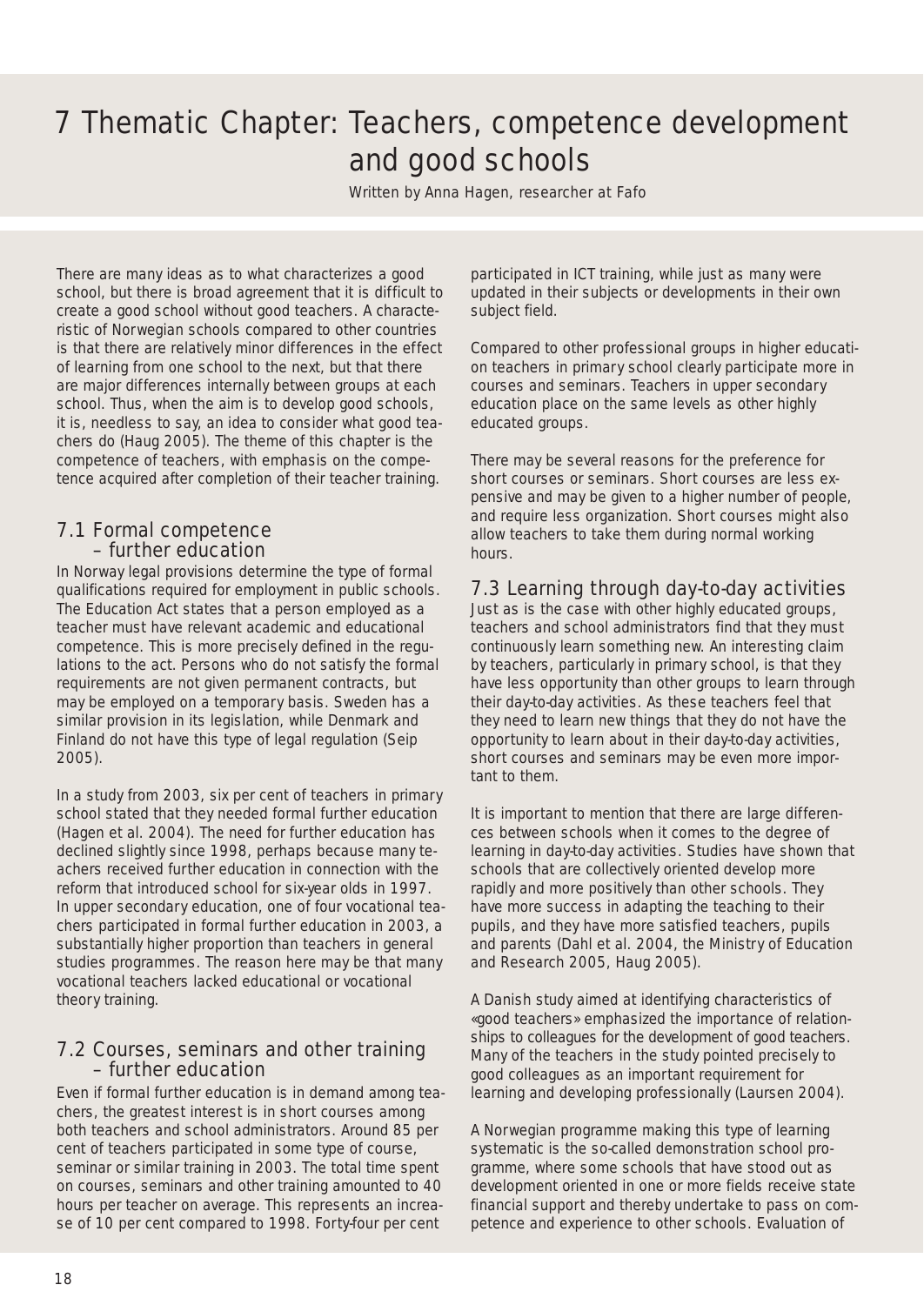the demonstration school programme shows that many schools have had contact with one or more demonstration schools, and that many schools have used time and resources on visiting the demonstration schools. The evaluation also shows that the programme has led to changes in the practices of the schools that have visited demonstration schools.

Questions have been raised as to whether it is possible to transfer good models from one school to another. Swedish school researchers have asked whether school development is not primarily about creating good conditions for schools so that they can develop solutions that are adapted to local requirements and needs. Norwegian researchers also warn against believing in miracle cures or general solutions to different challenges (Haug 2005). It is suggested that what functions for a teacher in one group may not yield good results for others. One consequence of this is that individual teachers must be given space to develop their personal style in school.

It must also be emphasized that a good school must have goals, principles and ideals that are fundamental and common to the school as an organization. One of the major dilemmas relating to quality, development and change in school is thus the balance between consideration of individuals and the collective and school as an organization and community.